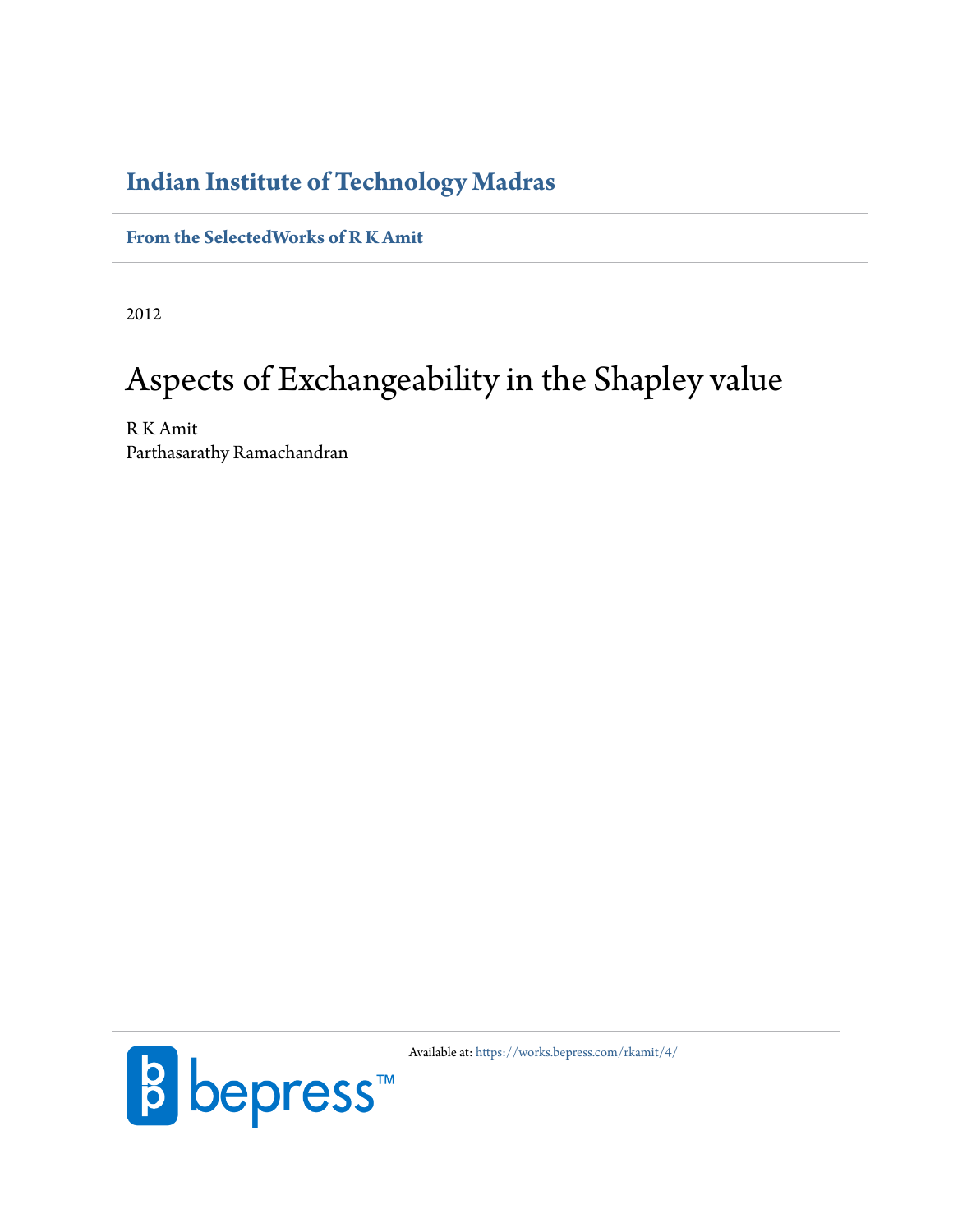# Aspects of Exchangeability in the Shapley value

R K Amit<sup>∗</sup> and Parthasarathy Ramachandran†

#### **Abstract**

This paper characterizes the aspects of exchangeability in the Shapley value. We show that, in the Shapley value, each player's prospects of joining a *t*-player game as the last member of the game is a moment sequence of the uniform distribution. We prove that, with finite exchangeability, the Shapley value is the only value in which the probability assignment is a unique mixture of independent and identically distributed probabilities. We also derive the Shapley value using the de Finetti's theorem.

*Keywords:* Shapley value; Exchangeability; de Finetti's Theorem

## **1 Introduction**

*n*-person cooperative games with transferable utility (TU games) are characterized by the *characteristic function v*(*S*). The set of all *n*-players is denoted as *N*. *v*(*S*) is defined on all subsets of *N* with  $v(\phi) = 0$ 

$$
v(S): 2^n \to \mathbb{R} \tag{1}
$$

Also

$$
v(R \cup S) \ge v(R) + v(S) \text{ if } R \cap S = \phi \tag{2}
$$

This means that *v*(*S*) is a *superadditive* set function. *v*(*S*) measures the worth of a coalition *S*. The different *solution concepts* of cooperative game theory define the distribution of *v*(*S*) among the members of *S*. One such solution concept for TU games is proposed by Shapley (1953) and is called the *Shapley value*  $\Phi(v)$ ; where  $\Phi(v) = (\phi_1(v), ..., \phi_i(v), ..., \phi_n(v))$ . It is defined in terms of *v*(*S*); and is a *unique* value satisfying the three axioms of *symmetry*, *efficiency*, and *additivity*.

The notion of the Shapley value is based on the evaluation of *prospects* of playing a game. Shapley (1953, p. 307) notes

At the foundation of the theory of games is the assumption that the players of a game can evaluate, in their utility scales, every "prospect" that might arise as a result of play. In attempting to apply the theory to any field, one would normally expect to be permitted to

<sup>∗</sup> IME Department, Indian Institute of Technology Kanpur 208 016 India; email: rkamit@iitk.ac.in

<sup>†</sup>Department of Management Studies, Indian Institute of Science, Bangalore 560 012, India; email: parthar@mgmt.iisc.ernet.in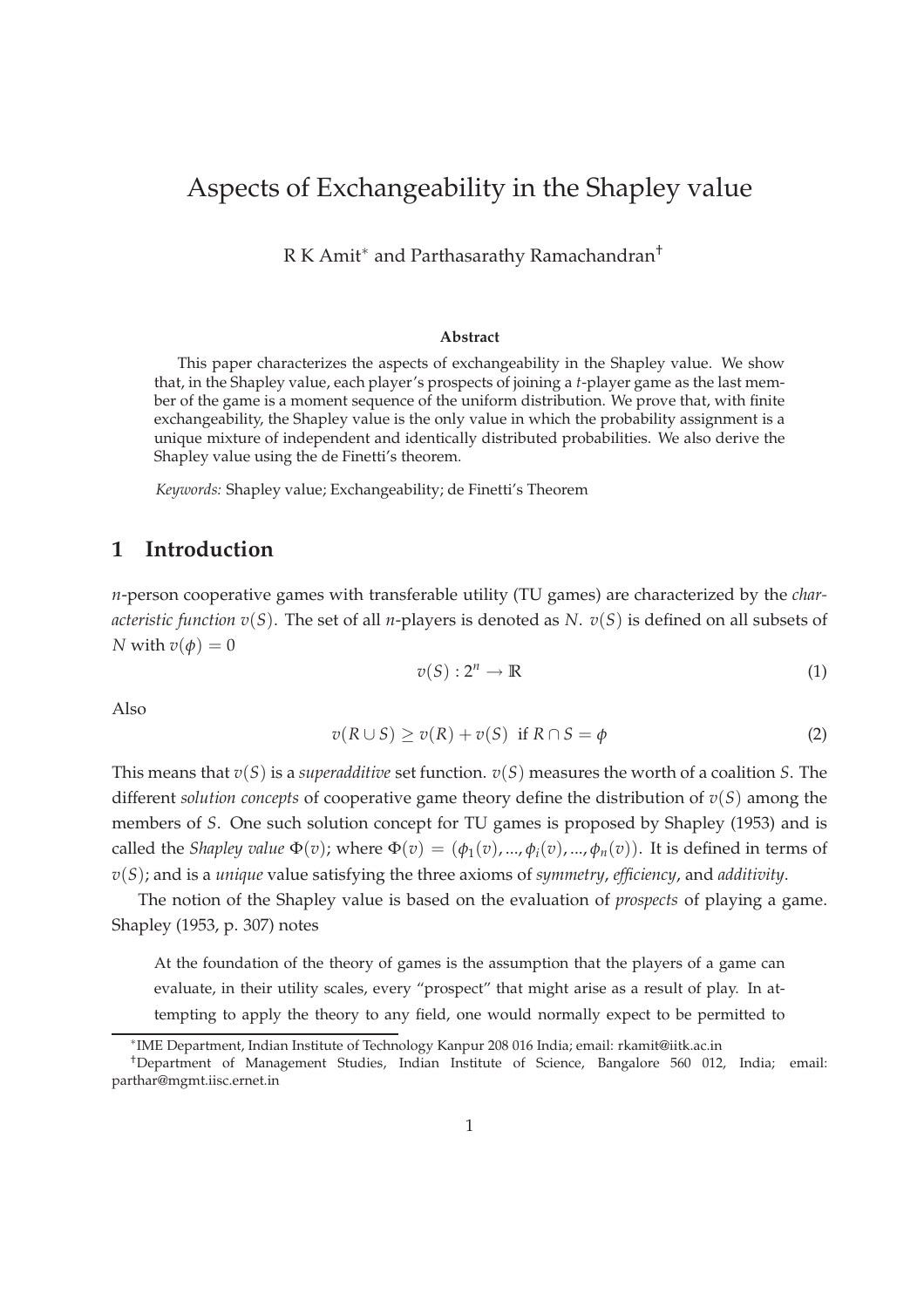include, in the class of "prospects", the prospect of having to play a game. The possibility of evaluating games is therefore of critical importance.

Based on this principle, the Shapley value  $\phi_i(v)$  (Eq. 3) is the *expected average payoff* for player *i* when the player *i* has the belief that the coalition he joins is *equally likely* to be any size *t* − 1  $(0 \le t - 1 \le n - 1)$  and the coalitions of size *t* are *equally likely* (Harsanyi, 1977).

$$
\phi_i(v) = \sum_{\substack{i \in T \\ T \subseteq N}} \frac{1}{n} {n-1 \choose t-1}^{-1} [v(T) - v(T - \{i\})]
$$
\n(3)

The probability assignment is analogous to drawing at random all *n* − 1 balls without *replacement* from an urn containing *n* − *t* balls marked '0' and *t* − 1 balls marked '1'. The *composition* of the urn is unknown a priori and there are *n* such urns (composition of balls marked '1' varying from 0 to  $n-1$ ). In the Shapley value, all these  $n$  urns are assigned equal probability  $\frac{1}{n}$ .

It means, in the Shapley value, each player *subjectively* assigns probabilities to the events which define their position in the game. "In some ways the most important concept of the subjectivistic theory is that of exchangeable events" (Kyburg and Smokler, 1980, p. 15). This paper explores the aspects of *exchangeability* in the Shapley value. In subsection 2.1, we discuss the aspects of exchangeability in the multilinear extensions. It is shown that the diagonal property in the multilinear extension implies exchangeability; and, this permits us to use the weaker condition of exchangeability (compared to the independence in the multilinear extensions) to derive the Shapley value. In subsection 2.2, we explore the aspects of exchangeability in the Shapley's original proof. We show that, in the Shapley value, each player's prospects of joining a *t*-player game as the last member of the game is a moment sequence of the uniform distribution. In subsection 2.3, we focus on exchangeability aspects in the semivalues. We prove that, with finite exchangeability, the Shapley value is the only value in which the probability assignment is a unique mixture of independent and identically distributed probabilities. With finite exchangeability, a semivalue cannot be a unique mixture of independent and identically distributed probabilities. Appendices, at the end of the paper, provide the theoretical background for the paper.

# **2 Exchangeability and the Shapley value**

In this section, we discuss the aspects of exchangeability in the Shapley value.

#### **2.1 In the Multilinear Extensions**

Owen (1972) derives the Shapley value by extending the characteristic function *v* for a game with carrier *N* to the unit *n*-cube [0, 1] *<sup>N</sup>* and called it the *multilinear extension* of *v*. It is denoted as *f*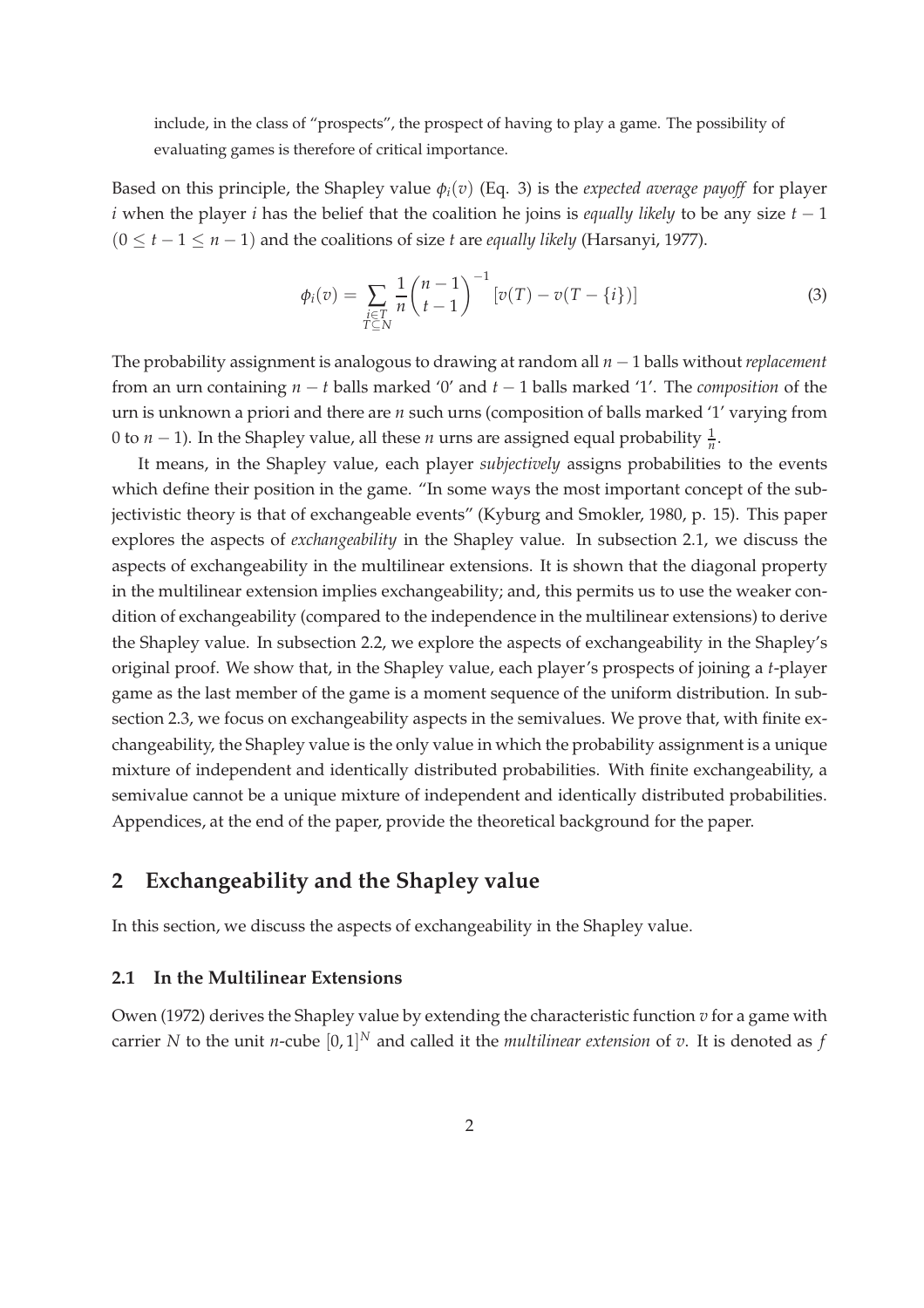with domain  $[0,1]^N$ .

$$
f(x_1, ..., x_n) = \sum_{T \subseteq N} \left[ \prod_{i \in T} x_i \prod_{i \notin T} (1 - x_i) \right] v(T) \ \forall 0 \le x_i \le 1 \tag{4}
$$

*f* coincides with *v* at the vertices of the unit *n*-cube. If  $x_i$  is the probability of an event  $E_i$  that a player *i* is joining a random coalition *X*, then the term in the bracket in Eq. 4 gives the probability of formation of coalition of size *T* (assuming *E<sup>i</sup>* are independent); and *f* gives the expected value of the coalition *X* (Owen, 1972). For deriving the Shapley value, Owen (1972) considers the partial derivatives of *f* and proves that

$$
\phi_i(v) = \int_0^1 \frac{\partial f(x, ..., x)}{\partial x_i} dx \tag{5}
$$

It means that the Shapley value is obtained by integrating the partial derivatives of *f* along the main diagonal of the unit *n*-cube. This condition is known as the *diagonal property*.

Let us reconsider the probabilistic interpretation of  $f$ . The integration along the diagonal means that, at any point along the integration path, each player is equally committed to joining the coalition *X*. In other words, the events *E<sup>i</sup>* are equiprobable. This leads us to a very important concept of *exchangeability*.

**Definition 1 (Renyi (1970))** *The events*  ${E_n}$  ( $n = 1, 2, ...$ ) *are called exchangeable if for any*  $k \ge 1$ *, the probability*

$$
P(E_{n_1} \cap E_{n_2} \cap ... \cap E_{n_k}) = p_k
$$

*depends only on k, but does not depend on the choice of different integers*  $n_1 < n_2 < ... < n_k$ *.* 

Intuitively, it means that we assign equal probabilities to the joint occurrence of any *k* events chosen arbitrarily from the sequence  ${E_n}$ . From the above definition, if the events  $E_1$ , ...,  $E_n$  are independent and equiprobable, they are also exchangeable; but, the converse is not true (Renyi, 1970).

**Lemma 1** *In the multilinear extension of games, diagonal property implies exchangeability.*

From lemma 1, the Shapley value can be derived using the weaker condition of exchangeability (compared to the independence of events).

If *x<sup>i</sup>* is the probability that a player *i* is joining a random coalition *X*; and we assume that player *i* considers  $E_j$  ( $j \neq i$ ) as exchangeable (instead of independent as in Owen (1972)). With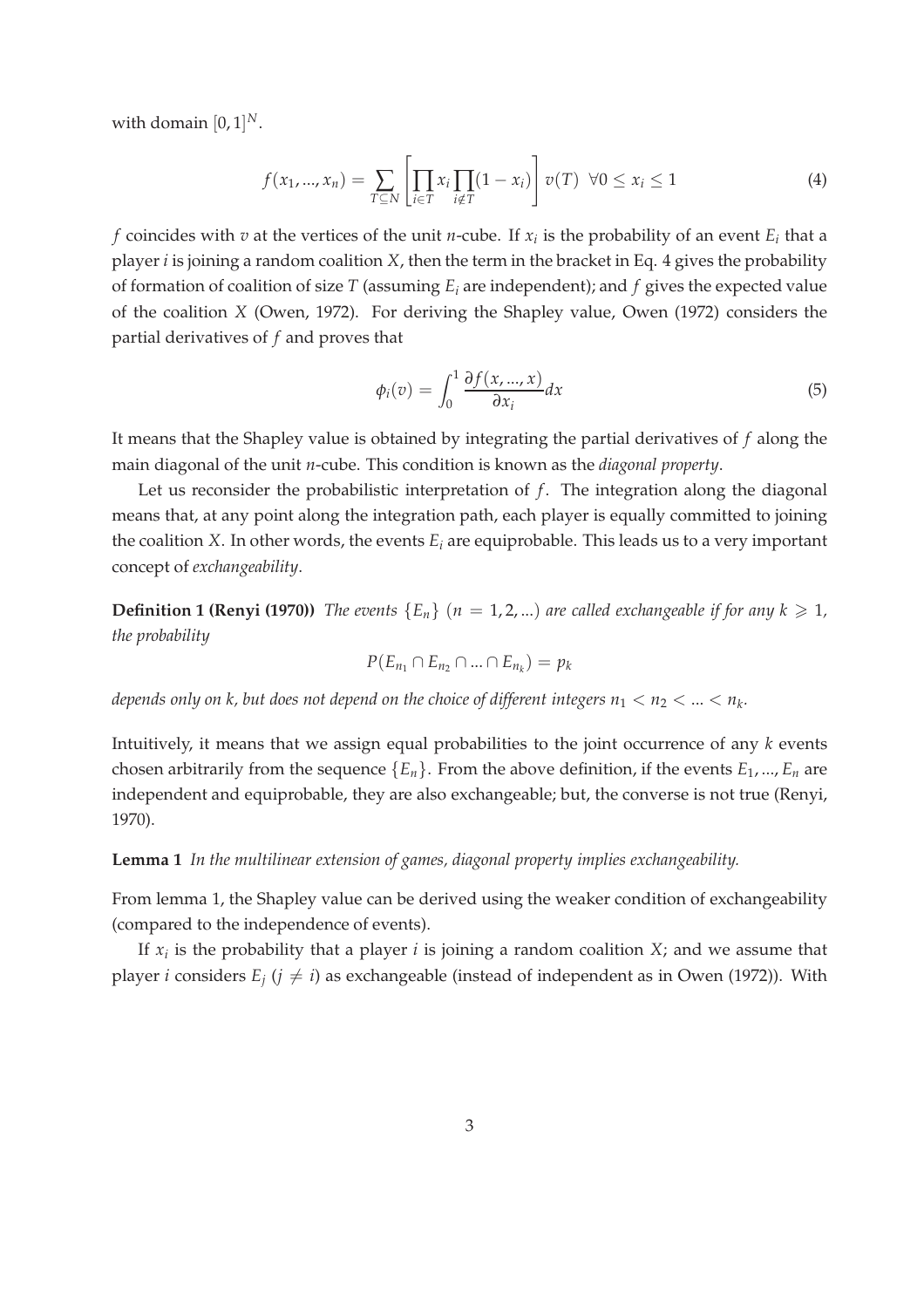respect to player *i*, the expected value of coalition *X* is

$$
g(x, ..., x_i, ..., x) = \sum_{\substack{i \in T \\ T \subseteq N}} \left[ \int_0^1 x^{t-1} (1-x)^{n-t} dF(x) \right] \cdot x_i \cdot v(T)
$$
  
+ 
$$
\sum_{\substack{i \notin T' \\ T' \subseteq N}} \left[ \int_0^1 x^{t'} (1-x)^{n-t'} dF(x) \right] \cdot (1-x_i) \cdot v(T')
$$
 (6)

The term  $\int_0^1 x^{t-1}(1-x)^{n-t}dF(x)$  in Eq. 6 is the probability of the simultaneous occurrence of *t* − 1 and nonoccurrence of *n* − *t* exchangeable events using the infinite form of the de Finetti's theorem (see Appendix B). Differentiating Eq. 6 with respect to *x<sup>i</sup>* , we get

$$
\frac{\partial g(x, ..., x_i, ..., x)}{\partial x_i} = \sum_{\substack{i \in T \\ T \subseteq N}} \left[ \int_0^1 x^{t-1} (1-x)^{n-t} dF(x) \right] v(T)
$$

$$
- \sum_{\substack{i \notin T' \\ T \subseteq N}} \left[ \int_0^1 x^{t'} (1-x)^{n-t'} dF(x) \right] v(T') \quad (7)
$$

In Eq. 7, let  $T^{'} = T - \{i\}$ . This implies  $t^{'} = t - 1$ . Any pivotal player *i* can make *T* a winning coalition and  $T - \{i\}$  a losing coalition. This gives

$$
\frac{\partial g(x,\ldots,x_i,\ldots,x)}{\partial x_i} = \sum_{\substack{i\in T\\T\subseteq N}} \left[ \int_0^1 x^{t-1}(1-x)^{n-t} dF(x) \right] \left[ v(T) - v(T-\{i\}) \right] \tag{8}
$$

Under complete ignorance about the probability distribution *F* of the unknown probability *x*, player *i* assumes uniform distribution  $(dF(x) = dx)$  using the Bayes's postulate (see Appendix B). Hence

$$
\frac{\partial g^u(x,\ldots,x_i,\ldots,x)}{\partial x_i} = \sum_{\substack{i\in T\\T\subseteq N}} \left[ \int_0^1 x^{t-1}(1-x)^{n-t} dx \right] \left[ v(T) - v(T-\{i\}) \right] \tag{9}
$$

From Owen (1972), the right hand side of Eq. 9 is  $\int_0^1$ *∂ f*(*x*, ..., *x*)  $\frac{\partial}{\partial x_i}dx$  which is equal to  $\phi_i(v)$  (Eq. 5). Hence, we prove the Shapley value using the exchangeability condition.

$$
\phi_i(v) = \frac{\partial g^u(x, ..., x_i, ..., x)}{\partial x_i} = \sum_{\substack{i \in T \\ T \subseteq N}} \left[ \int_0^1 x^{t-1} (1-x)^{n-t} dx \right] \left[ v(T) - v(T - \{i\}) \right] \tag{10}
$$

Dubey et al. (1981) define the right hand side of Eq. 8 as a *semivalue* generated by distribution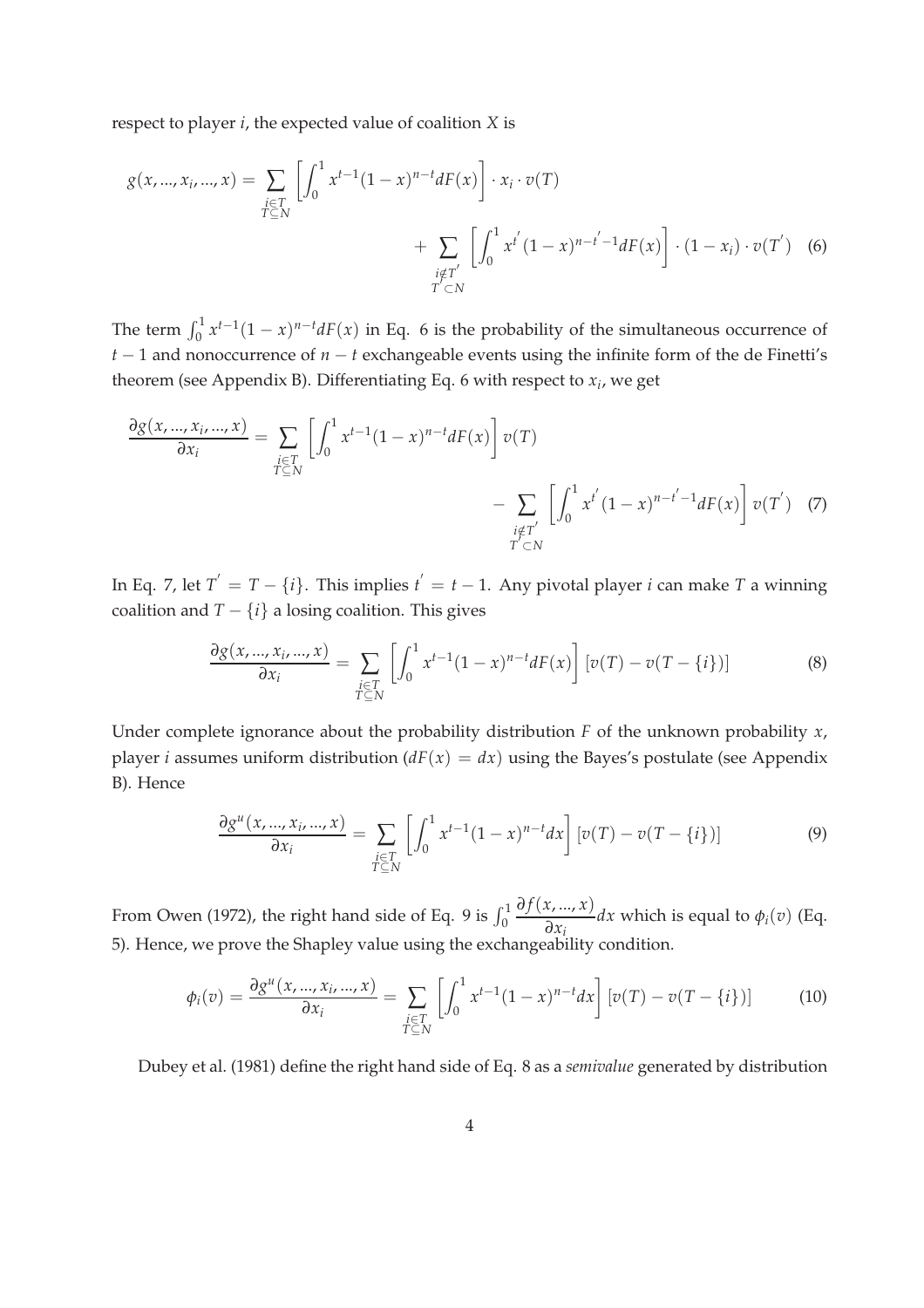*F*. In the semivalues (except the Shapley value), the efficiency axiom is relaxed. They consider the sampling from an infinite set of players; and prove that the probability assignment in a semivalue is a unique mixture of independent and identically distributed probabilities. However, with a finite set of players, the probabilities in a semivalue (except the Shapley value) as a mixture of independent and identically distributed probabilities can be assigned in uncountably many ways. We discuss these issues in section 2.3.

#### **2.2 In the Shapley's Proof**

In previous section, we have derived the Shapley value using the exchangeability condition. In this section, we explore the concept of exchangeability in the Shapley's original proof (see Appendix A). Let us look at the term in the braces in Eq. 11

$$
\phi_i(v) = \sum_{\substack{i \in T \\ T \subseteq N}} \left\{ \sum_{s=t}^n (-1)^{s-t} \binom{n-t}{s-t} \frac{1}{s} \right\} \left[ v(T) - v(T - \{i\}) \right] \tag{11}
$$

and compare it to the right hand side of the generalization of the Poincaré identity in Eq. 12

$$
P(E_{n_1} \cap \dots \cap E_{n_k} \cap \bar{E}_{m_1} \cap \dots \cap \bar{E}_{m_l}) = \sum_{j=0}^l (-1)^j {l \choose j} p_{k+j}
$$
(12)

This shows that  $\sum_{s=t}^{n}(-1)^{s-t}\binom{n-t}{s-t}$  $\int_{s-t}^{n-t} \frac{1}{s}$  is actually the probability of exactly *t* success in *n* trials with  $p_{t+j} = \frac{1}{t+j}$  (here  $t+j = s$ ). Since the probability of *t* success in *n* trials depends only on *t* and is independent of order, these events are *exchangeable*.

**Lemma 2** *In the Shapley value, a player assigns equal probability to all the coalitions of size t (1*  $\leq$  *t*  $\leq$ *n). In other words, the probability assignment to a coalition of size t is independent of the identity of the players.*

Any player *i*, who is already in the coalition of size *t*, assigns probability one to his presence in the coalition and considers all other *t* − 1 places as exchangeable and are independent of player *i*'s presence in the coalition. In other words

$$
p_t = p_{t-1} \cdot 1 = \frac{1}{t} \tag{13}
$$

This gives  $p_0 = 1$ . Using the difference operator  $\Delta$ , the expression in braces in Eq. 11 can be written as

$$
\sum_{s=t}^{n} (-1)^{s-t} \binom{n-t}{s-t} \frac{1}{s} = (-1)^{n-t} \Delta^{n-t} p_{t+n-t}
$$
\n(14)

The expression on left hand side of Eq. 14 indicates probability and is nonnegative, it means  $(-1)^{n-t}\Delta^{n-t}p_{t+n-t}$  ≥ 0. The sequences  $\{p_t\}$  following this condition are called absolute mono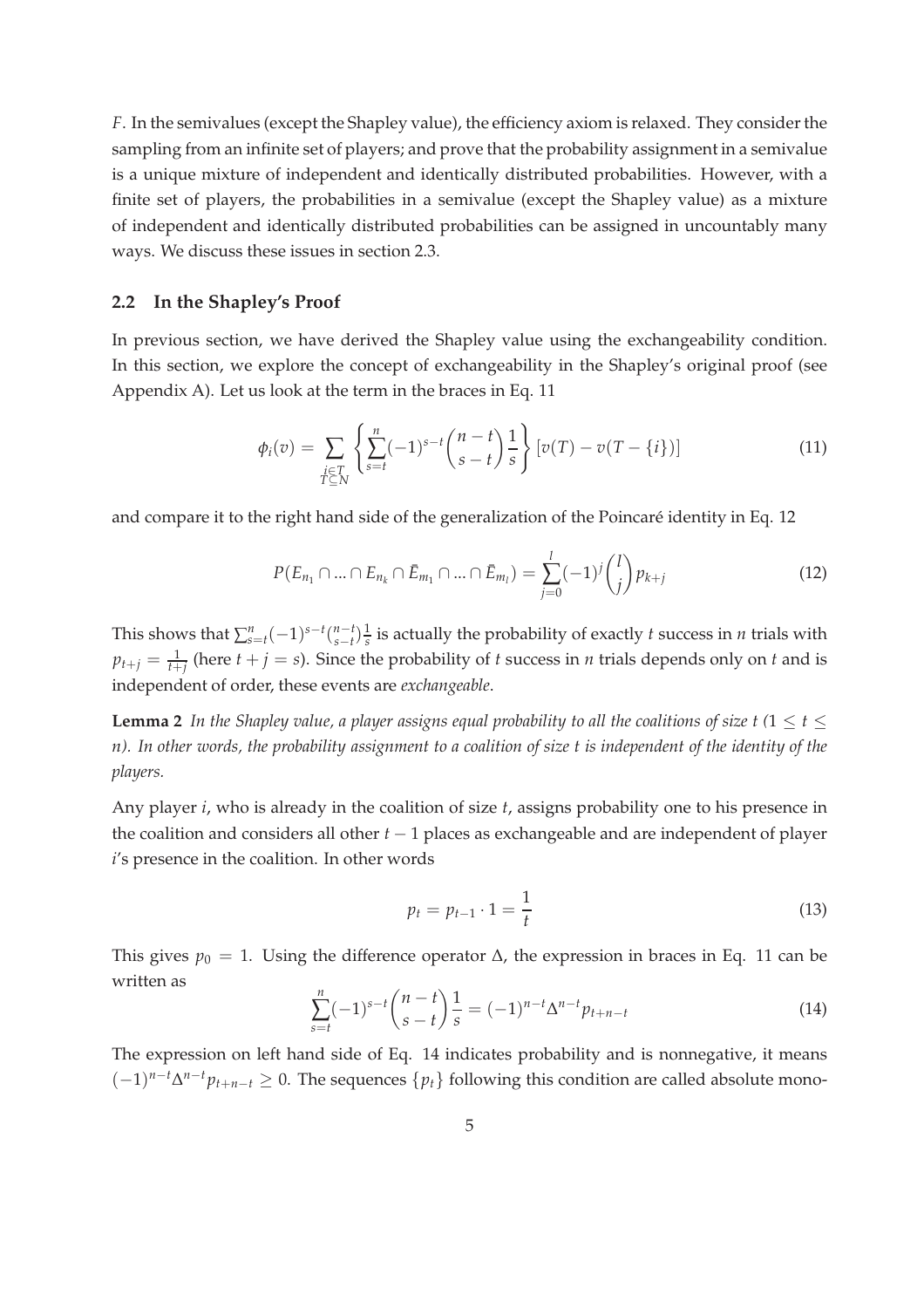tonic sequences (see Appendix B). Using Eq. 13, we can reindex the sequence as  $\{p_{t-1}\}\$  with *p*<sup>0</sup> = 1. From the Hausdorff moment property, an arbitrary absolute monotonic sequence {*p*<sup>*t*−1}</sup> with  $p_0 = 1$  can be represented as a moment sequence of a unique probability distribution. It means

$$
p_{t-1} = \int_0^1 x^{t-1} dF(x) \tag{15}
$$

With  $p_{t-1} = \frac{1}{4}$ *t* , the unique *F* can only be *uniformly distributed*.

**Theorem 1** *In the Shapley value, each player's "prospects" of joining a t-player game*  $(1 \le t \le n)$  *as the last member of the game is a moment sequence of the uniform distribution.*

We have used the infinite form of the de Finetti's theorem. This is applicable as the sampling is done from a very large set of players, defined in Shapley (1953), as the universe of players. However, the finite and infinite exchangeability agrees in the case of uniform distribution. In other words, the Bayes-Laplace process (BL∞) and the Prevost-L' Huilier process (PL*n*) are stochastically identical (see Appendix B).

**Theorem 2** *The Shapley value is an expected utility representation where the probability assignment is an uniformly distributed mixture of hypergeometric processes. In other words, in the Shapley value, probabilities are assigned using the Prevost–L' Huilier process (PLn).*

#### **2.3 In the Semivalues**

Let  $\mathcal{P}_{n-1}$  is a  $2^{n-1} - 1$  dimensional simplex representing all probabilities on  $2^{n-1}$  possible sequences which define the position of player *i* in the game. Any element of P*n*−<sup>1</sup> is represented as  $\mathbf{p} = (p_1, p_2, \ldots, p_{2^{n-1}})$ . Let  $S(t-1, n-1)$  be the set of sequences with exactly  $t-1$  successes. The number of elements in  $S(t-1, n-1)$  is  $\binom{n-1}{t-1}$  $\sum_{t=1}^{n-1}$ ). Let  $\mathcal{E}_{n-1}$  be the subset of exchangeable probabilities in  $\mathcal{P}_{n-1}$ .  $\mathcal{E}_{n-1}$  has *n* extreme points  $\mathbf{e}_0$ ,  $\mathbf{e}_1$ , ...,  $\mathbf{e}_{n-1}$ , where  $\mathbf{e}_{t-1}$  (0 ≤  $t-1 \leq n-1$ ) is the probability putting mass  $\binom{n-1}{t-1}$  $\binom{n-1}{t-1}$ <sup>-1</sup> at each of the coordinates indicating the sequences in S( $t$  − 1,  $n$  − 1) and mass 0 on the other coordinates. Each point in  $\mathcal{E}_{n-1}$  has a unique representation as a mixture of the *n* extreme points. Figure 1 shows  $\mathcal{E}_2$  for a 3-player game. This is the geometric representation of the finite form of the de Finetti's theorem. The above discussion on geometric representation is related to the article by Diaconis (1977). The probability assignment in the Shapley value represents the barycenter of  $\mathcal{E}_{n-1}$ .

The points in the shaded portion indicate the subclass of mixture of independent and identically distributed probabilities  $(x^2, x(1-x), (1-x)x, (1-x)^2)$  in  $\mathcal{E}_2$ . For finite exchangeable sequences, the points in the shaded portion can be represented as a mixture of independent and identically distributed probabilities in uncountably many ways (Diaconis, 1977). The points in the shaded portion are the probability assignments of the semivalues; and hence we can deduce that, with a finite set of players, a semivalue cannot be a unique mixture of independent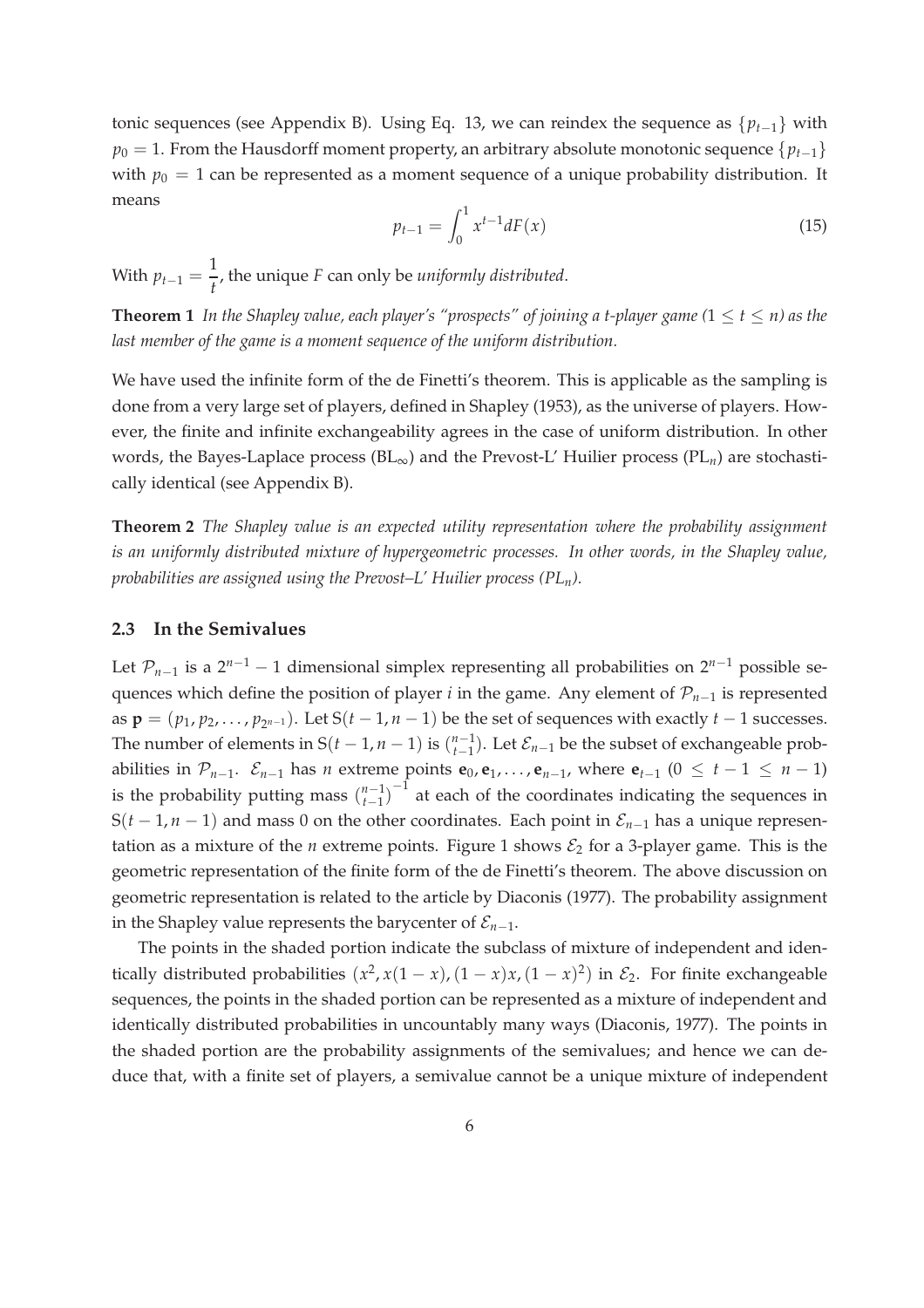

Figure 1:  $\mathcal{E}_2$ 

and identically distributed probabilities. The probability assignment in the Shapley value (represented as point  $(\frac{1}{3}, \frac{1}{6})$  $\frac{1}{6}$ ,  $\frac{1}{6}$  $\frac{1}{6}$ ,  $\frac{1}{3}$  $\frac{1}{3}$ ) in Figure 1) is a unique mixture of independent and identically distributed probabilities, even in the finite case, is due to uniform distribution. The proof is as follows.

Assume  $F(x)$  is the mixing distribution for the point  $(\frac{1}{3}, \frac{1}{6})$  $\frac{1}{6}$ ,  $\frac{1}{6}$  $\frac{1}{6}, \frac{1}{3}$  $\frac{1}{3}$ ); hence, we get

$$
\int_0^1 x^2 dF(x) = \frac{1}{3}
$$

$$
\int_0^1 x(1-x) dF(x) = \frac{1}{6}
$$

$$
\int_0^1 (1-x) x dF(p) = \frac{1}{6}
$$

$$
\int_0^1 (1-x)^2 dF(p) = \frac{1}{3}
$$

Solving these four equations, we get

$$
\int_0^1 x dF(x) = \frac{1}{2} \qquad \qquad \int_0^1 x^2 dF(x) = \frac{1}{3}
$$

From these two equations indicating the first and second moments of  $F(x)$ , it can be observed that one distribution which satisfies these equations is the uniform distribution  $(F(x) = x)$ . However, for the uniqueness of the probability assignment in the Shapley value, we require that no other frequency distribution for *x* has the same property. This problem was first observed in a scholium of the Bayes's fundamental paper on posterior probability (Bayes, 1763); and, Murray (1930) in his notes on the Bayes's scholium proves that only uniform distribution ( $F(x) = x$ ) satisfies the equations  $\int_0^1 x dF(x) = \frac{1}{2}$  and  $\int_0^1 x^2 dF(x) = \frac{1}{3}$ . This can be extended to any *n*-player game.

**Theorem 3** *With a finite set of players, the Shapley value is the only value which can be expressed as a unique mixture of independent and identically distributed probabilities. The unique mixing distribution is the uniform distribution.*

Also, the Shapley value is the only semivalue satisfying the efficiency axiom. In Figure 1,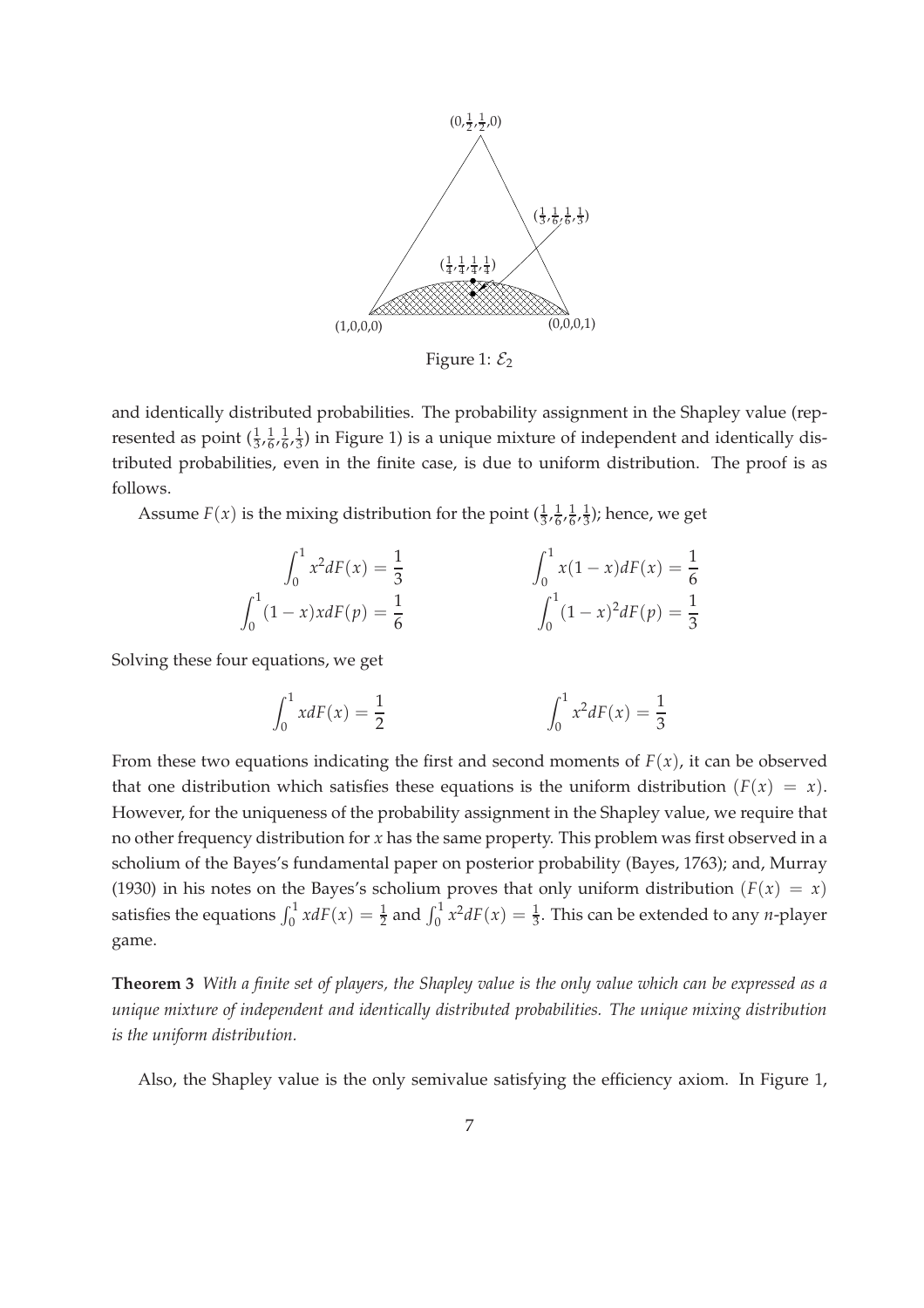point  $(\frac{1}{4}, \frac{1}{4})$  $\frac{1}{4}, \frac{1}{4}$  $\frac{1}{4}, \frac{1}{4}$  $\frac{1}{4}$ ) is the probability assignment of a semivalue known as the *Banzhaf value* (Banzhaf, 1965; Coleman, 1971). In the Banzhaf value, all the possible 2<sup>n−1</sup> sequences are equally likely.

### **3 Remarks**

The paper shows that the uniqueness of probability assignment in the Shapley value is due to exchangeability and the uniform distribution. In other words, exchangeability in the Shapley value leads to an absolute monotone sequence which can be represented as a moment sequence of a uniquely determined uniform distribution. In both finite and infinite exchangeable cases, the uniform distribution assigns unique probabilities to the coalitions in the Shapley value.

Shapley (1953) considers a universe of players *U* and the carrier of a game *N* is a subset of *U*. Shapley's assumption on the universe of players is necessary for proving the uniqueness of the probability assignment in the semivalues as a mixture of independent and identically distributed probabilities. However, from the exchangeability viewpoint, the assumption is redundant for the Shapley value due to the uniform distribution.

# **Appendix A Proof of the Shapley value**

Shapley (1953) considers a very large set of players *U* called the *universe* of players. A *carrier* of a game  $v$  is any set  $N \subseteq U$  with

$$
v(S) = v(S \cap N) \ \forall S \subseteq U \tag{16}
$$

The players outside any carrier are *dummy* players. Any set containing the carrier is itself a carrier of a game. Shapley (1953) restricts the attention to games with *finite* carriers. Shapley (1953) considers three axioms:

- 1. Symmetry:  $\phi_i(v) = \cdots \phi_n(v)$  in a symmetric game<sup>1</sup>
- 2. Efficiency:  $\sum_{i \in N} \phi_i(v) = v(N)$
- 3. Additivity:  $\phi_i(v + w) = \phi_i(v) + \phi_i(w)$

and proves that  $\phi_i(v)$  in Eq. 3 is the *unique* value satisfying axioms 1 to 3. The proof of the result is based on the fact that any *n*-person TU game *v* can be obtained as a *sum game* of a finite number of elementary games<sup>2</sup>  $v^S$ —one elementary game  $v^S$  for every nonempty coalition *S*. This means

<sup>&</sup>lt;sup>1</sup>In a symmetric game, the characteristic function remains unchanged when we interchange any pair of players *i* and *j* (Harsanyi, 1977).

<sup>&</sup>lt;sup>2</sup>An elementary game is one in which every coalition either wins or loses (Owen, 1995). An elementary game is always symmetric (Harsanyi, 1977).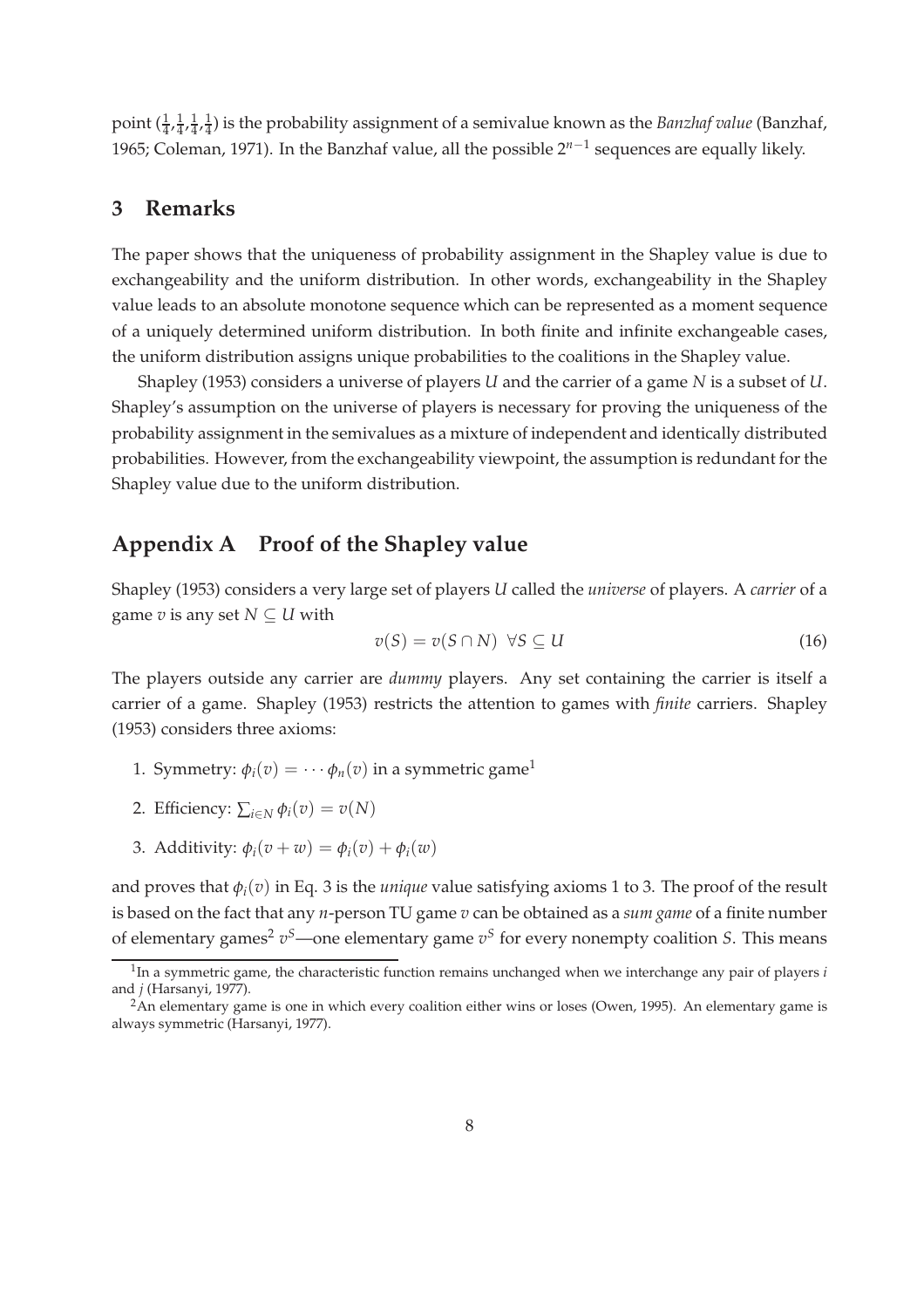2 *<sup>n</sup>* − 1 elementary games for *v*. Shapley (1953) assumes

$$
v^{S}(R) = \frac{\sum_{T \subseteq S} (-1)^{s-t} v(T) \quad \text{if } S \subseteq R}{0 \quad \text{if } S \nsubseteq R}
$$
 (17)

Since elementary games are symmetric, it means each player *i* will obtain  $\frac{v^S}{\cdot}$ *s* in each elementary game *v S* . Using the additivity axiom

$$
\phi_i(v) = \sum_{S \subseteq N} \frac{v^S}{s} = \sum_{\substack{i \in S \\ S \subseteq N}} \frac{v^S}{s}
$$
\n(18)

Using Eq. 17,

$$
\phi_i(v) = \sum_{\substack{i \in S \\ S \subseteq N}} \frac{1}{s} \sum_{T \subseteq S} (-1)^{s-t} v(T)
$$
\n(19)

On simplifying Eq. 19

$$
\phi_i(v) = \sum_{\substack{i \in T \\ T \subseteq N}} \left\{ \sum_{s=t}^n (-1)^{s-t} \binom{n-t}{s-t} \frac{1}{s} \right\} \left[ v(T) - v(T - \{i\}) \right] \tag{20}
$$

Further simplification leads to the expression in Eq. 3.

# **Appendix B Exchangeability**

#### **B.1 Infinite Exchangeability**

The following discussion on infinite exchangeability is based on Renyi (1970). A sequence {*En*} (*n* = 1, 2, . . .) is said to be exchangeable if the probability of the joint occurrence of any *k* distinct events, chosen arbitrarily from  ${E_n}$ , is same.

If  ${E_n}$  is an exchangeable sequence of events, then the probability of simultaneous occurrence of *k* distinct events and nonoccurrence of *l* distinct events (different from *k* events) is

$$
P(E_{n_1} \cap \dots \cap E_{n_k} \cap \bar{E}_{m_1} \cap \dots \cap \bar{E}_{m_l}) = \sum_{j=0}^l (-1)^j {l \choose j} p_{k+j}
$$
(21)

This expression is a generalized form of Poincaré's identity. The right hand side of Eq. 21 can be expressed as

$$
\sum_{j=0}^{l} (-1)^{j} {l \choose j} p_{k+j} = (-1)^{l} \Delta^{l} p_{k+l}
$$
\n(22)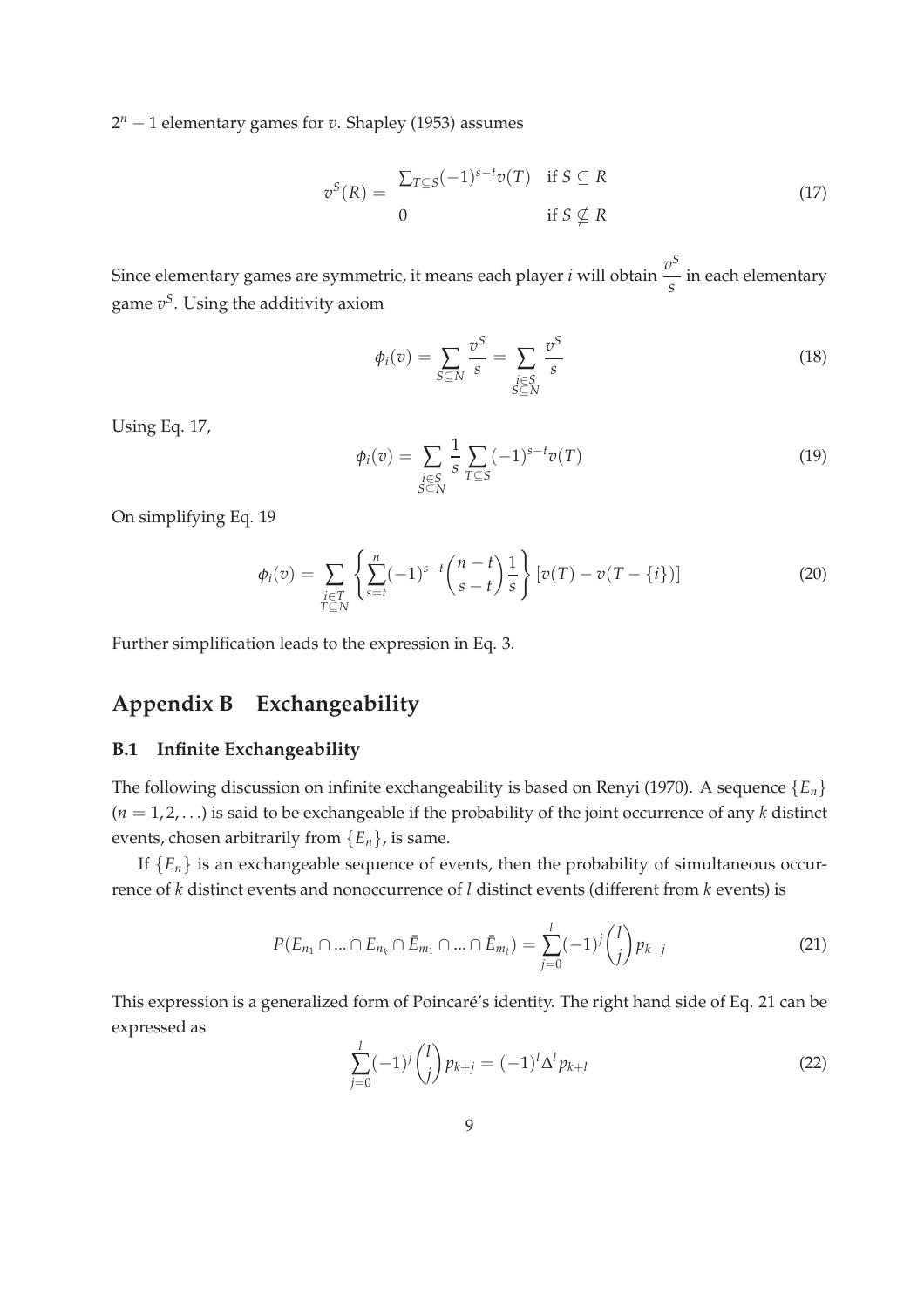where ∆ is the difference operator. The expression on left hand side of Eq. 21 is nonnegative, and hence (−1) *l*∆ *<sup>l</sup> pk*+*<sup>l</sup>* ≥ 0. The sequences {*pk*} following this condition are called *absolute monotonic sequences*. It was proved by F Hausdorff that an arbitrary absolute monotonic sequence {*pk*} with  $p_0 = 1$  can be represented as a moment sequence of a unique probability distribution. It means

$$
p_k = \int_0^1 x^k dF(x) \tag{23}
$$

Taking successive differences, we get

$$
(-1)^{l} \Delta^{l} p_{k+l} = \int_{0}^{1} x^{k} (1-x)^{l} dF(x)
$$
\n(24)

If the exchangeable events can take only values 0 and 1 then using Eqs. 21 and 24, we get

$$
P(E_{n_1} \cap \dots \cap E_{n_k} \cap \bar{E}_{m_1} \cap \dots \cap \bar{E}_{m_l}) = \int_0^1 x^k (1-x)^l dF(x)
$$
 (25)

This is the infinite form of the *de Finetti's theorem* (de Finetti, 1937). With infinite exchangeability, the probability of simultaneous occurrence of *k* distinct events and nonoccurrence of *l* distinct events (different from *k* events) is a unique mixture of a independent and identically distributed probabilities. If  $\alpha_i$  is the indicator for event  $E_i$  and  $S_{k+l} = \alpha_1 + ... + \alpha_{k+l}$ , then from Eq. 25

$$
P(S_{k+l} = k) = \int_0^1 {k+l \choose k} x^k (1-x)^l dF(x)
$$
 (26)

This can be stated as "For an infinite sequence of exchangeable events  ${E_n}$ , the probability of *k* successes in *k* + *l* trials is a *unique* mixture of binomial distributions". This is analogous to probability of drawing with replacement *k* balls marked '1' in *k* + *l* trials from an urn of unknown composition.

In the above discussion, the de Finetti theorem is considered for an infinite exchangeable sequence  ${E_n}$ , and it does not hold exactly if the sequence is finite. However, Diaconis (1977) proves that if a finite sequence of  $k + l$  exchangeable events can be extended to an exchangeable sequence of length  $n > k + l$ , then the probability of k successes in  $k + l$  trials can be approximated as the expression in Eq. 26.

#### **B.2 Finite Exchangeability**

Diaconis (1977) assertion on de Finetti's theorem is not applicable if the sequence cannot be extended at all. For example, in the case of sampling without replacement from an urn with finite balls. This leads us to *finite exchangeability*. The following discussion is based on Zabell (2005).

Let us consider  $E_1$ , ...,  $E_n$  as a finite exchangeable sequence of 0, 1 events. If out of these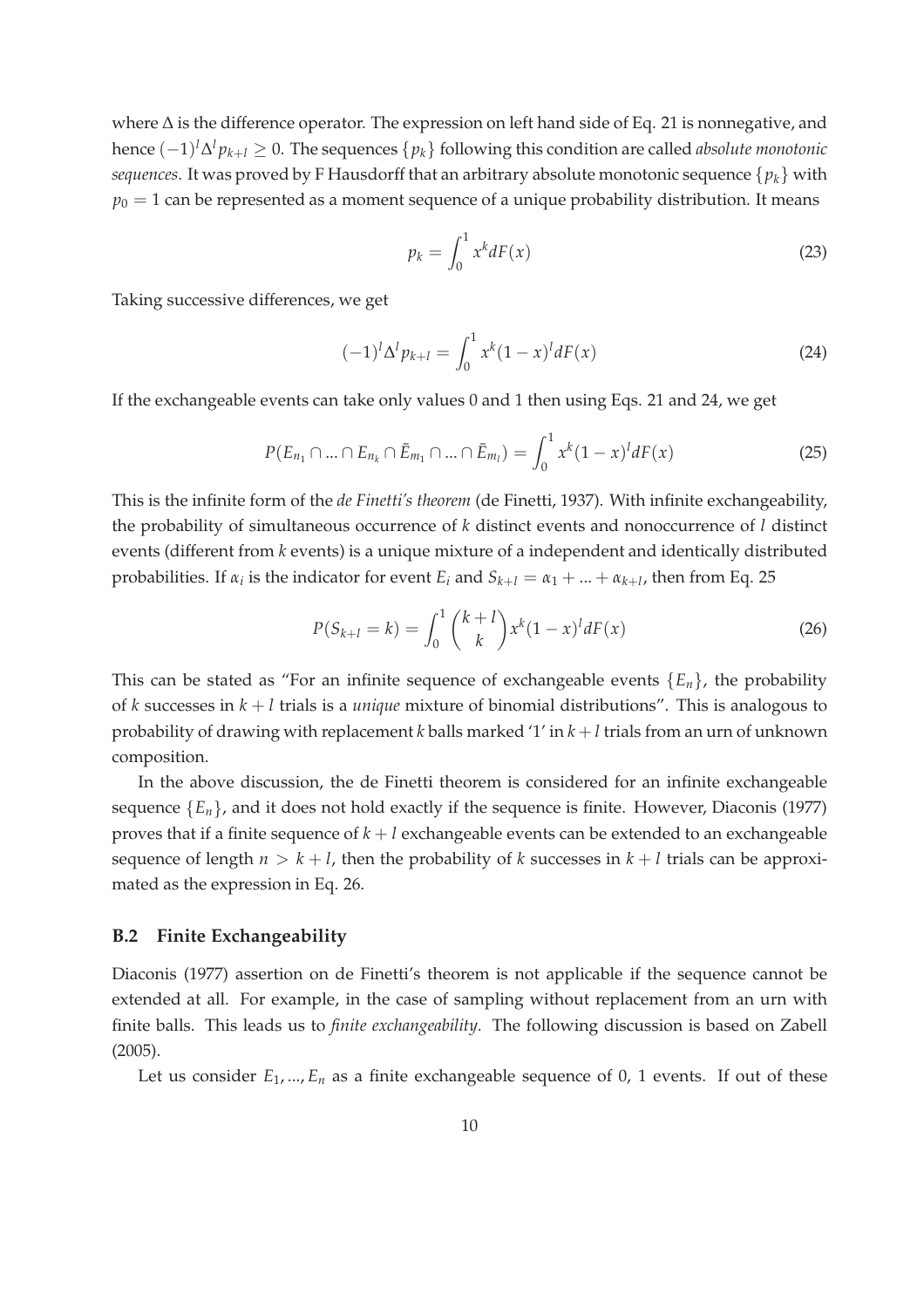*n* events, *k* are '1's, then the notion of exchangeability assigns equal probability to all ( *n*  $\binom{n}{k}$  sequences of *k* '1's and *n* − *k* '0's. This corresponds to drawing at random all *n* balls out of an urn containing *k* '1's and *n* − *k* '0's. It means it is a *hypergeometric distribution*. There are *n* + 1 such hypergeometric processes for  $k = 0$  to  $k = n$ .

"Every exchangeable probability assignment on sequences of length *n* is a unique mixture of  $n + 1$  hypergeometric processes". This is the finite form of de Finetti's Theorem.

#### **B.3 Flat Priors**

The finite and infinite exchangeability agrees in the case of flat priors (Diaconis, 1977). In a sequence of *n* trials, in case of complete ignorance, one's probability assignment for *k* heads should satisfy

$$
P(S_n = k) = \frac{1}{n+1}
$$
 (Bayes's Postulate) \t(27)

That is the number of heads can take any of the  $n + 1$  values  $(0, 1, ..., n)$ , and under complete ignorance, all  $n + 1$  values are equally likely. Using Eq. 26 for  $k = n$ , we get

$$
\int_0^1 x^n dF(x) = \frac{1}{n+1}
$$
 (28)

Hence, using the infinite form of the de Finetti's theorem, the unique *F* is the uniform distribution (flat priors over [0,1]).

Zabell (2005) defines the *Prevost–L' Huilier process* PL*<sup>n</sup>* for finite exchangeable sequences in which each hypergeometric process is equiprobable with probability  $\frac{1}{n+1}$ . Zabell (2005) also considers the Bayes-Laplace process  $BL_{\infty}$  which is generated by picking *p* uniformly from the unit interval [0,1] and infinitely tossing a *p*-coin. Using the infinite form of de Finetti's theorem (Eq. 26), the probability of *k* heads in *n* trials is

$$
P(S_n = k) = \int_0^1 {n \choose k} p^k (1-p)^{n-k} dp = \frac{1}{n+1}
$$
 (29)

This is same as for the Prevost–L' Huilier process PL*n*. It means both processes are stochastically *identical* (Zabell, 2005).

## **References**

- J R Banzhaf. Weighted voting doesn't work: a mathematical analysis. *Rutgers Law Review*, 19: 317–343, 1965.
- T Bayes. An essay towards solving a problem in the doctrine of chances. *Philosophical Transactions of the Royal Society*, 53:370–418, 1763.